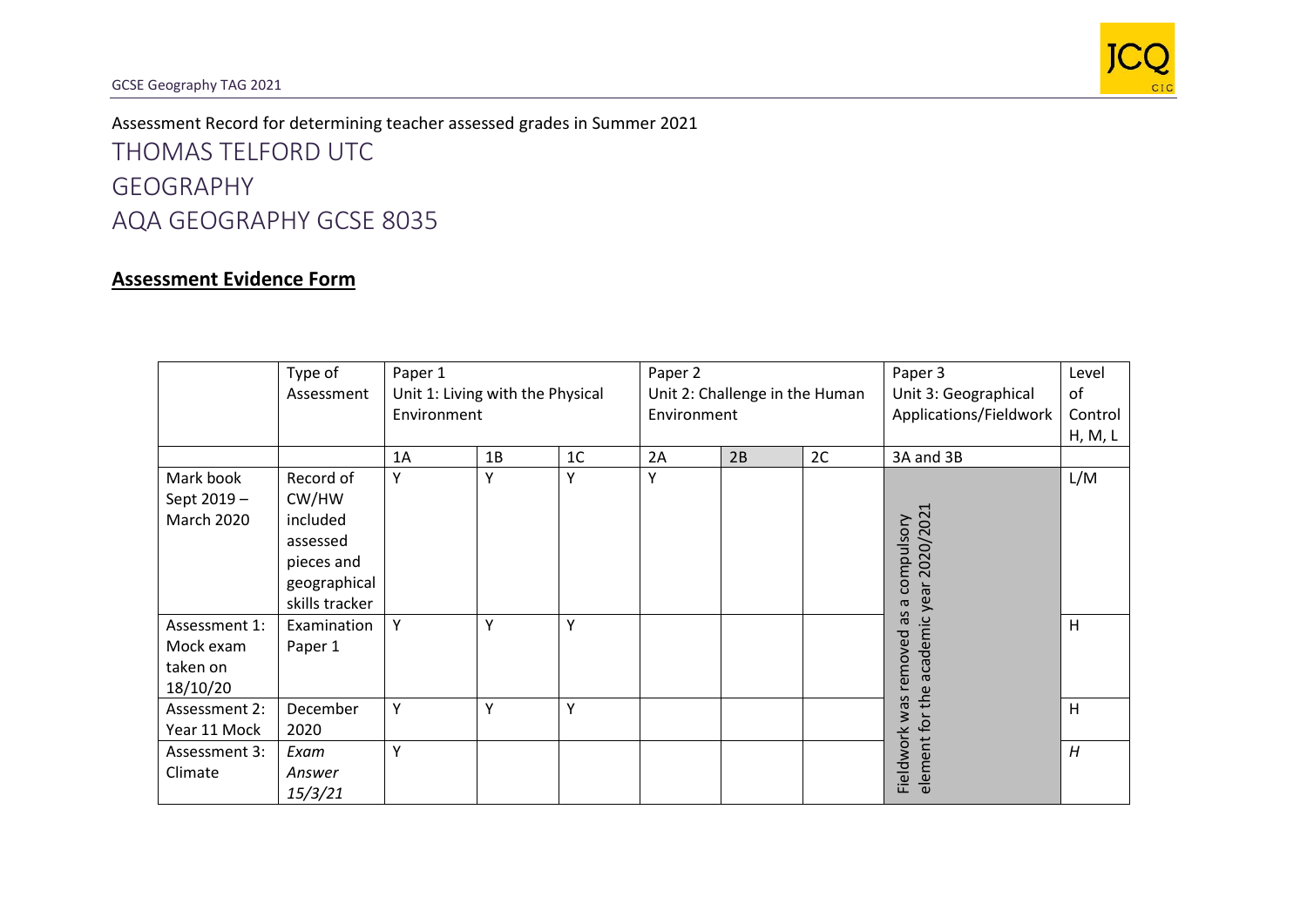

GCSE Geography TAG 2021

| Change Exam<br>Response |         |                |   |   |   |             |                           |
|-------------------------|---------|----------------|---|---|---|-------------|---------------------------|
| Assessment 4:           | Exam    | $\overline{Y}$ |   |   |   |             | H                         |
| Weather                 | Answer  |                |   |   |   |             |                           |
| Hazard Exam             | 22/3/21 |                |   |   |   |             |                           |
| Response                |         |                |   |   |   |             |                           |
| Assessment 5:           | Exam    | Y              |   |   |   |             | H                         |
| Tectonic                | Answer  |                |   |   |   |             |                           |
| Hazard Exam             | 29/4/21 |                |   |   |   |             |                           |
| Response                |         |                |   |   |   |             |                           |
|                         |         |                |   |   |   |             |                           |
| Assessment 6:           | Exam    |                | Y |   |   |             | H                         |
| Ecosystems              | Answer  |                |   |   |   |             |                           |
| Exam                    | 19/4/21 |                |   |   |   |             |                           |
| Response                |         |                |   |   |   |             |                           |
| Assessment 7:           | Exam    |                |   | Υ |   |             | $\boldsymbol{\mathsf{H}}$ |
| Coastal                 | Answer  |                |   |   |   |             |                           |
| Landscapes              | 26/4/21 |                |   |   |   |             |                           |
| Assessment 8:           | Exam    | Y              | Y | Υ | Υ | Y           | $\mathsf H$               |
| Mock Exam               | 10/5/21 |                |   |   |   |             |                           |
| Assessment 9:           | Exam    |                |   |   | Y |             | $\boldsymbol{\mathsf{H}}$ |
| Urban Issues            | Answer  |                |   |   |   |             |                           |
| and                     | 17/5/21 |                |   |   |   |             |                           |
| Challenges              |         |                |   |   |   |             |                           |
| Exam                    |         |                |   |   |   |             |                           |
| Response                |         |                |   |   |   |             |                           |
| Assessment              | Exam    |                |   | Υ |   | $\mathsf Y$ | H                         |
| 10:                     | Answer  |                |   |   |   |             |                           |
| Resources               | 24/5/21 |                |   |   |   |             |                           |
| Management              |         |                |   |   |   |             |                           |
| Exam                    |         |                |   |   |   |             |                           |
| Response +              |         |                |   |   |   |             |                           |
| Rivers                  |         |                |   |   |   |             |                           |